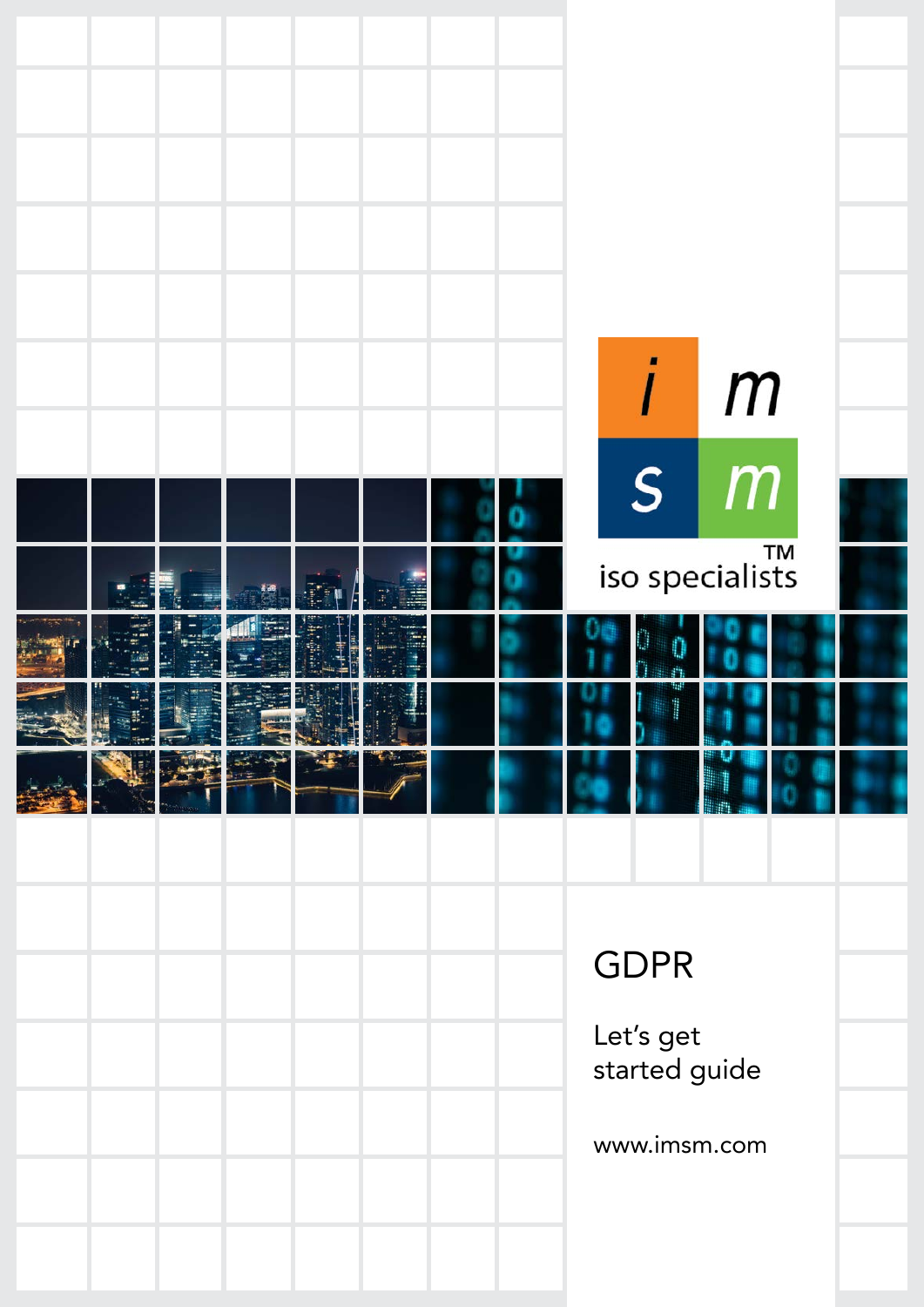

To support you on your GDPR Journey, it is useful to complete a data audit to see what data you have and where it is stored. You may have to consider reviewing:



What data do we collect? (Name, email, social media, location, IP address, cookies)

Where do we store the data? (Emails, documents, databases, backups, email lists)

How do we protect and document the data we have? (Passwords, limited access, databases)

How long do we plan to keep the data for? (Three years, five years etc...)

Do we have a function/reason for every piece of data we collect? (Name/Customer service, Contact number/ Contact if event is cancelled)

What is the process if someone asks to be removed from our records? (Whose responsibility, what records needs to be checked etc...)

PAGE 1